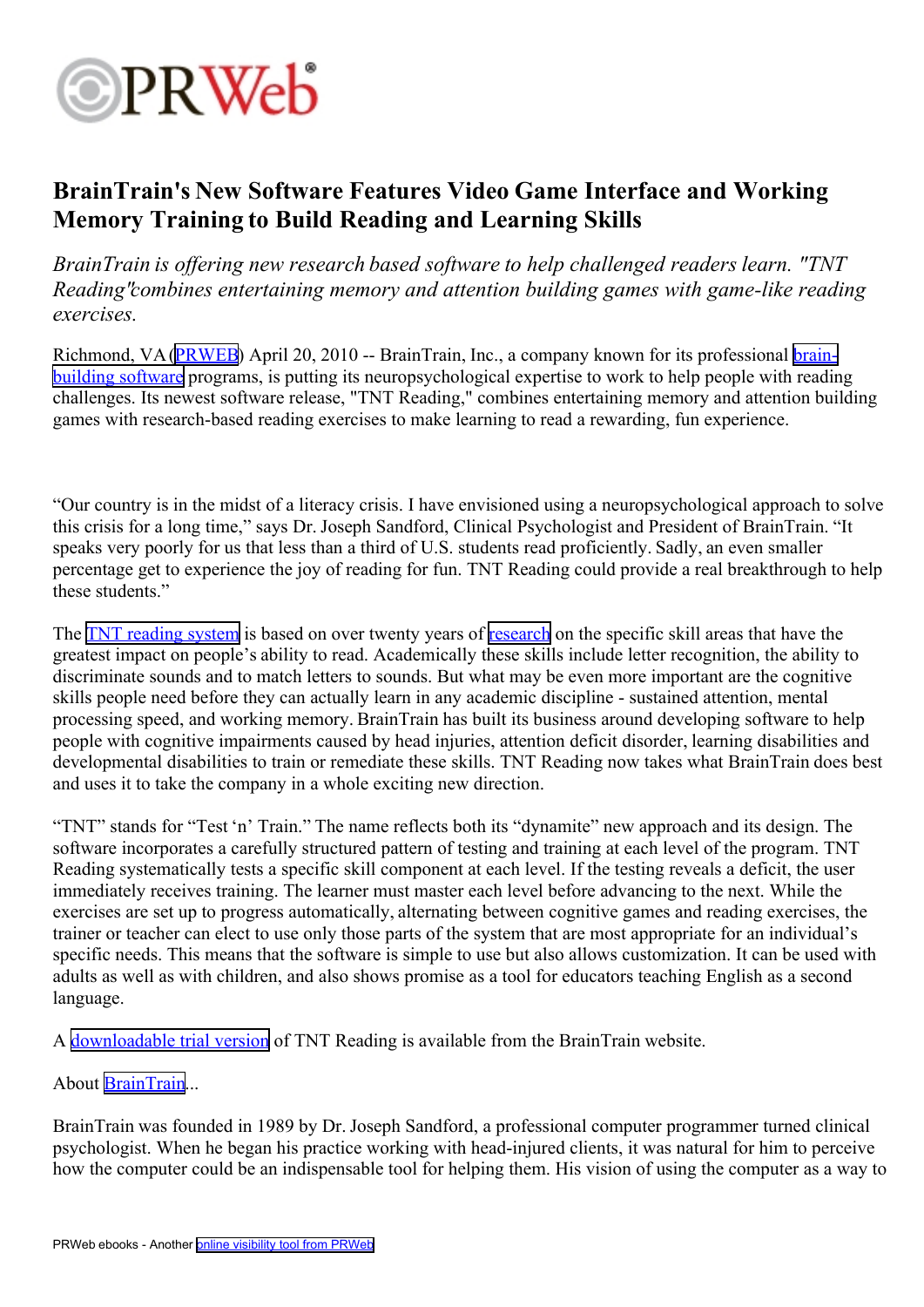

improve people's quality of life through cognitive enhancement continues to define BrainTrain's mission. While BrainTrain is still a small family business, the software it produces is currently used in all fifty states and in over fifty foreign countries.

###